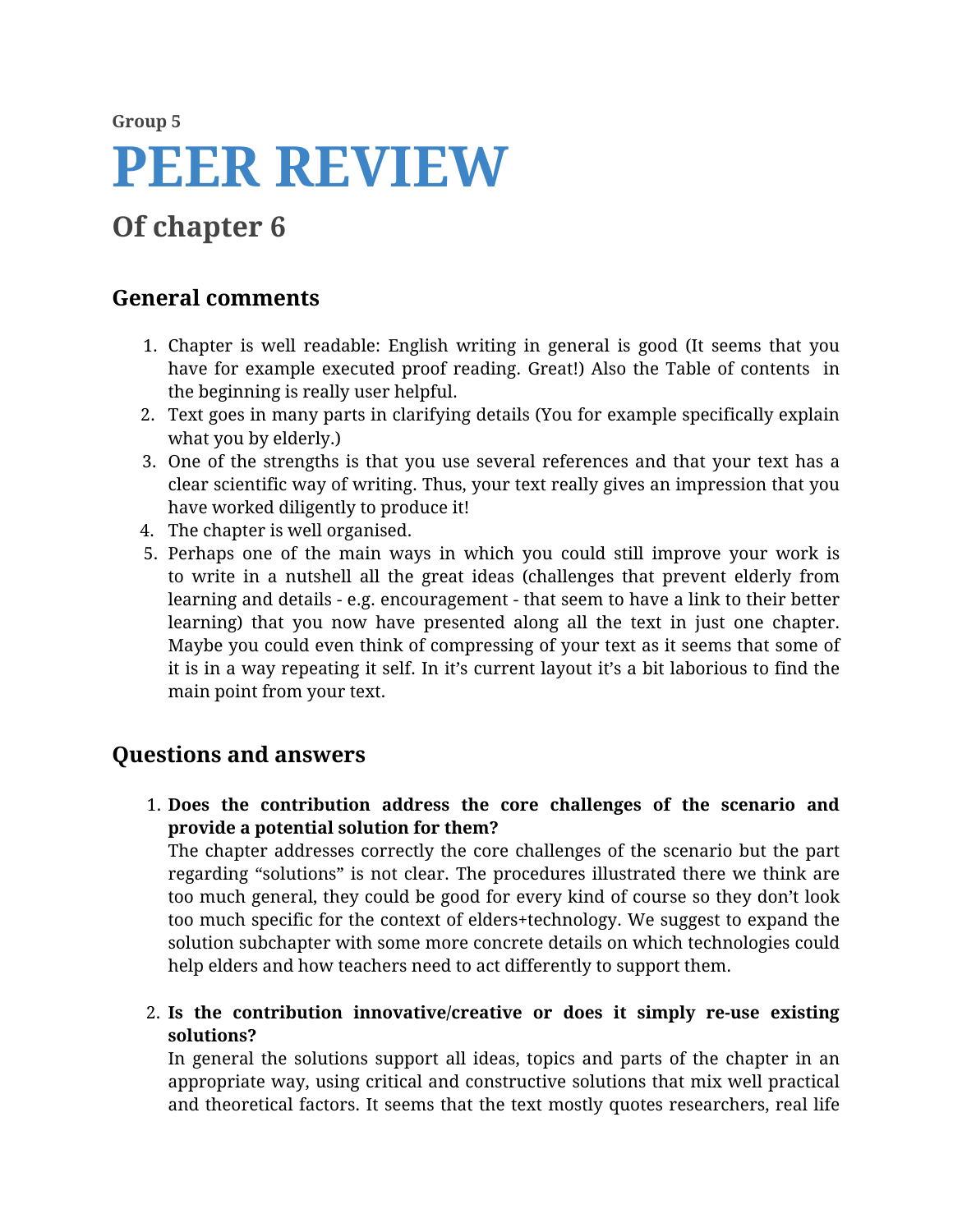training examples and some other sources really well. However, it wasn't easy to find innovative thoughts in the text. Proposal: As you mention many great details (e.g. possibility to communicate with family members, maintenance of cognitive skills, good social skills of teacher) that have to do with supporting elderly to learn better ICT, why don't you bravely propose your own ideas how these points could be used in teaching. Not everything has to be scientifically proved!

#### 3. **Are the challenges addressed by considering different perspectives?**

Yes, this really seems to be one of the strengths of the whole chapter. You present e.g. important reasons to support learning, benefits of learning, practical tips on how to support learning, some political viewpoint and even real life examples that help reader to understand more thoroughly what it takes for an elderly to learn something that might be considered quite trivial by younger people.

4. **Are the perspectives and competencies of the international participants brought together into a coherent contribution?**

From the general point of view on the chapter, the chapter seems quite coherent and nicely tuned. It has fine structure, and everything seem to be in its place. But there is always room for improvement.

In our opinion, there can be some enhancements done from the technical perspective on the matter. Even though technical point of view is present and quite good, maybe there could be some more insight on possible solutions and use case scenarios.

#### 5. **Is the contribution properly grounded in current knowledge in learning theories and supported by meaningful cooperation technologies and potential interactions?**

All the chapter is well covered with references on literature that express a properly grounded contribution. The parts about cooperation technologies could be improved. There is more focus on how adapt technologies to the elders but not on how cooperation and newest technologies could be helpful.

#### 6. **Is the contribution clearly presented and organized?**

- a. Yes, the structure of chapter is logical having 3 main points: theory, pedagogical viewpoint and solutions.
- b. Pictures in general are great. They really deal with elderly learning ICT and e.g. show an interesting example of keyboard solution.
- c. Maybe you could think about compressing your text a bit. For example chapters 2.1 and 2.2 seem to discuss mainly about the same content. How about combining them? Also, what was the point of chapter 2.6? Could it's contribution to questions in scenario be explained a bit more shortly? Even more profoundly could you think about highlighting the main ways in